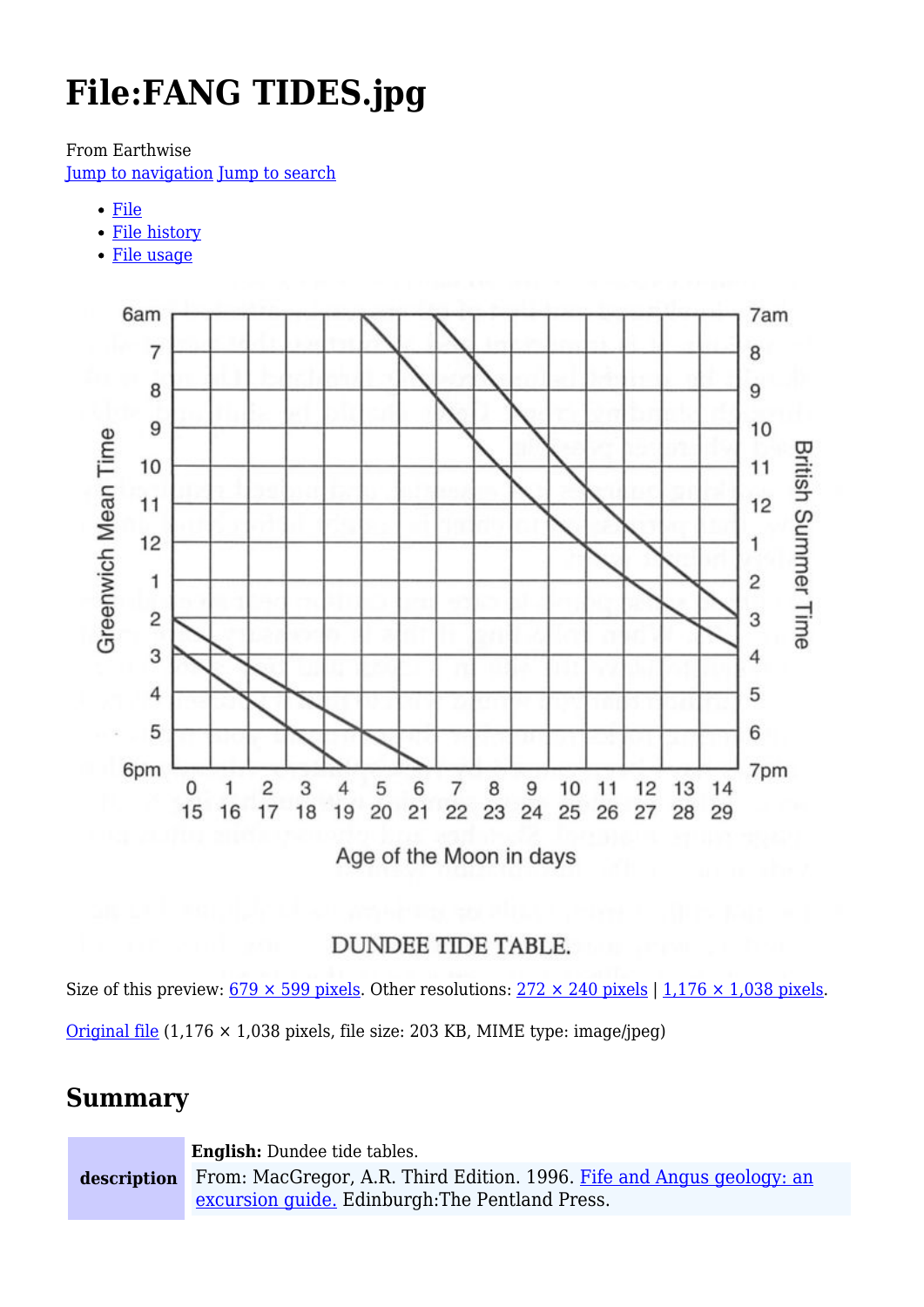**source** A.R. MacGregor **author** A.R. MacGregor

# **Licencing**

{{subst:Custom license marker added by UW}} © Copyright A.R. MacGregor. All rights reserved.

# **File history**

Click on a date/time to view the file as it appeared at that time.



You cannot overwrite this file.

# **File usage**

The following page links to this file:

[Fife and Angus geology: an excursion guide](http://earthwise.bgs.ac.uk/index.php/Fife_and_Angus_geology:_an_excursion_guide)

Retrieved from ['http://earthwise.bgs.ac.uk/index.php?title=File:FANG\\_TIDES.jpg&oldid=40023'](http://earthwise.bgs.ac.uk/index.php?title=File:FANG_TIDES.jpg&oldid=40023) [Category](http://earthwise.bgs.ac.uk/index.php/Special:Categories):

[Uploaded with UploadWizard](http://earthwise.bgs.ac.uk/index.php/Category:Uploaded_with_UploadWizard)

# **Navigation menu**

### **Personal tools**

- Not logged in
- [Talk](http://earthwise.bgs.ac.uk/index.php/Special:MyTalk)
- [Contributions](http://earthwise.bgs.ac.uk/index.php/Special:MyContributions)
- [Log in](http://earthwise.bgs.ac.uk/index.php?title=Special:UserLogin&returnto=File%3AFANG+TIDES.jpg&returntoquery=action%3Dmpdf)
- [Request account](http://earthwise.bgs.ac.uk/index.php/Special:RequestAccount)

### **Namespaces**

- [File](http://earthwise.bgs.ac.uk/index.php/File:FANG_TIDES.jpg)
- [Discussion](http://earthwise.bgs.ac.uk/index.php?title=File_talk:FANG_TIDES.jpg&action=edit&redlink=1)